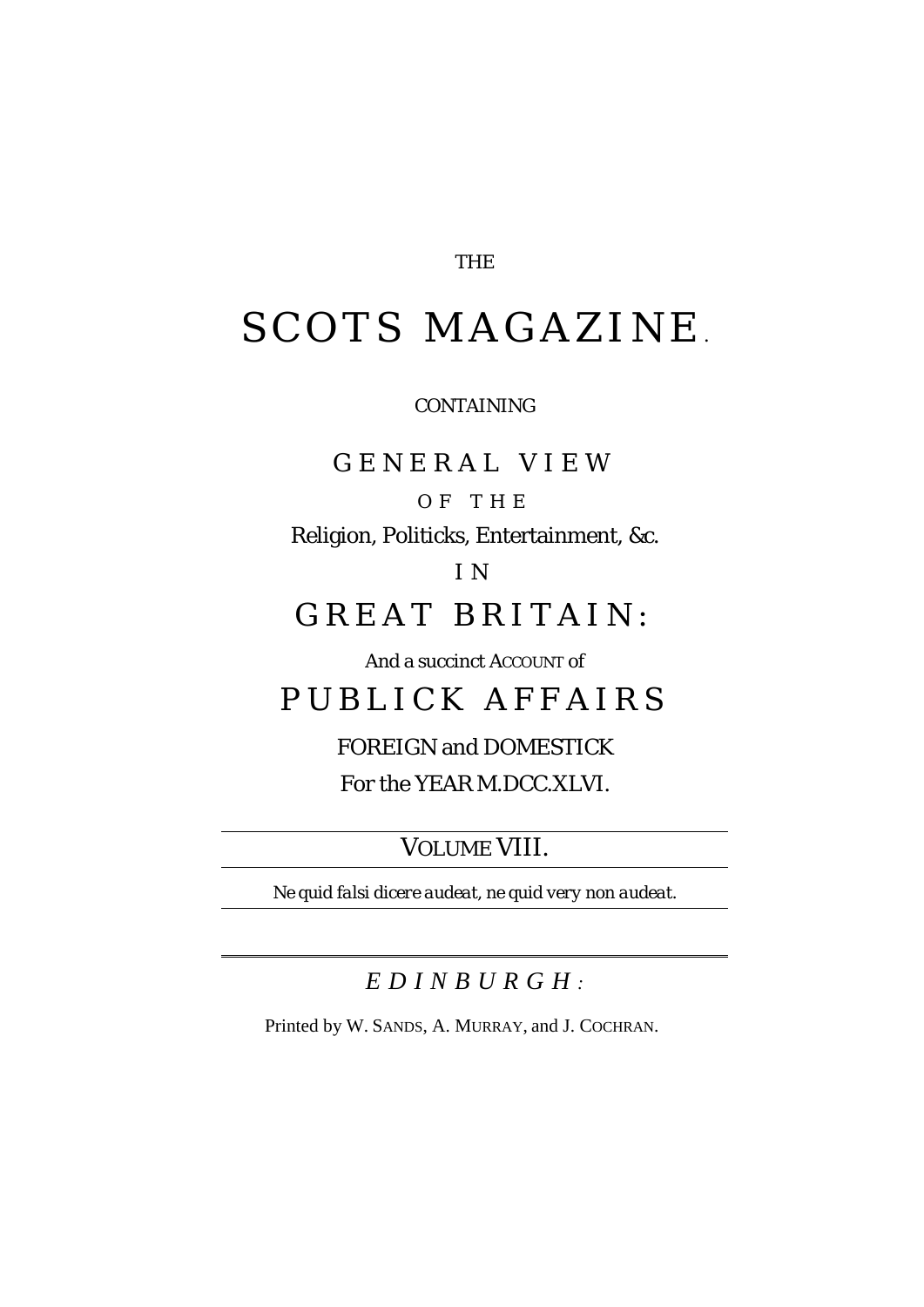### *DOMESTICK H1STORY.*

#### *Accounts of the King's forces and the rebels, after the Battle of Culloden.*

fter the overthrow of the rebels on After the overthrow of the rebels on<br>Culloden [or Drummossie] moor, on 16th of April, the King's army incamped at Inverness.— Mr Grant, with 6000 of his followers, joined them on the 21st; and they were ordered to be quartered in the Macintoshes country. G.— The Grants having taken the Lord Balmarino, delivered him up to the Duke. He is the person who, after the battle of Dunblain in 1715, deserted to the rebels at Perth. He was then Capt. Elphinston of Shannon's foot. *G.*

It is reported, that the rebels, on their retreat Northward, had threatened the Grant's with military execution, unless they would rise, and join the pretender's son; and that thereupon some of the Gentlemen of that clan, their chief being from home, thought it expedient, for the preservation of their country, to enter into a kind of neutrality, and gave hostages rebels. Some of these were found at Inverness when the King's army arrived there. As this step was illegal, the Gentlemen who had been found with the rebels as hostages, or had been present at treating with them, were ordered up to Edinburgh; and four of them arrived there on the 29th of May.

Advices from Inverness, of the 23d of April, bear, that Lord Sutherland was then, with 8 or 900 of his people, in the head of the Frasers country, and near the Chisholms of Strathglass; and that Lord Loudon who was with 1300 men in the isle of Sky, was ordered to land in Clanronald's country, and to march up to Fort Augustus. G.—Several deserters found among the rebels were hanged at Inverness. C.

Some transports, with Skelton's, Handasyd's, Mordaunt's, and Houghton's regiments of foot on board, which were imbarked at London about the end of March, arrived in Leith road on the 20th of April; and, after staying some days, sailed for the Murray frith to join the army.

On the 22d, 310 French officers and soldiers were shipped at Inverness. G.— They landed at Newcastle on the 2d of May, and set out thence for Carlisle on the 5th.— Most of the pretender's son's servants were come in to Inverness by the 23d of April; and as they were all French, and had not been with him before he came to France, the Duke gave them passports to go home. *G.*

The Lord President arrived at Inverness from the isle of Sky on the 25th of April. *G.*—About this time, the Earl of Loudon, the Laird of Macleod, and Sir Alexander Macdonald, (who had raised his clan before the battle), with 1700 men, and Gen. Campbell with 800 men from Argyleshire, were marched towards Lochaber, in order to clear that country of the rebels,—who were then dispersed all over it, and were beginning to rob and plunder, G.;—upwards of 600 Grants were sent into the Frasers country; the Monroes, Mackays, and Sutherland's, were taking care of Rossshire, Cromarty, Caithness, and Sutherland; Lord Fortrose was raising the Mackenzies, to secure the passages towards the isles; orders were given along the coast, to prevent any of the rebels making their escape by sea; Cobham's dragoons marched from Inverness on the 23d of April, and Lord Ancrum with Mark Kerr's on the 30th, to guard the Eastern coast; the militia in several places were raised to guard passes; those of Stirling were posted at the Frew; detachments of the Edinburgh regiment were sent out along the South-side of the Forth, to the West of Edinburgh, and on the 29th seized at Queensferry, and sent in to town, one Robert Murray writer in Edinburgh, a life-guard man in the late rebel army; a proclamation was issued by the Duke, for seizing all rebels and their arms [p. 230.] in short, all methods were used for apprehending the rebels; and with such success, that in most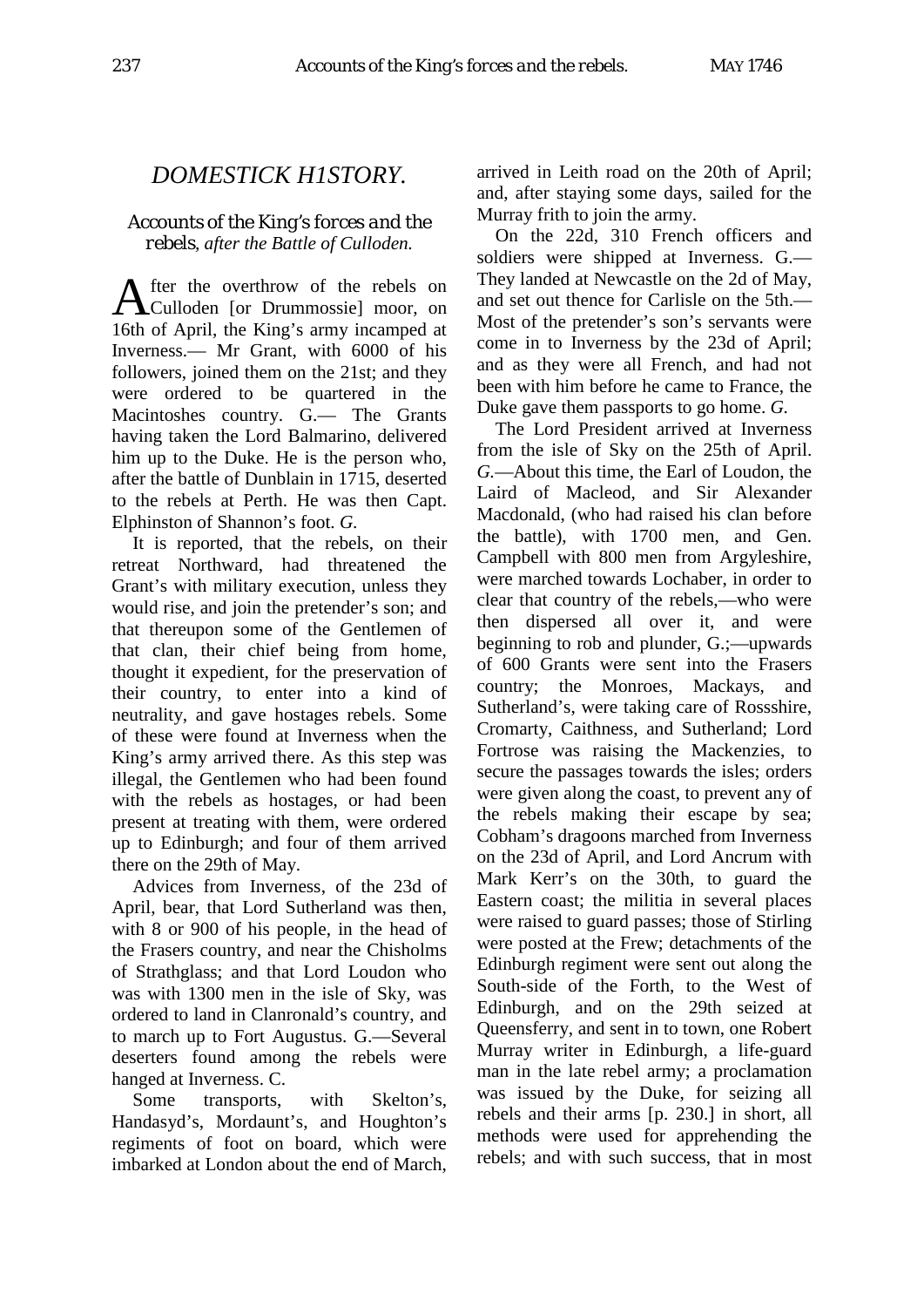parts of the kingdom the prisons were very soon crowded with them.

An account came to Edinburgh on the 30th from Dumbarton, that the Marquis of Tullibardine, and one Mitchell an Italian, who said he had been thirty years in the service of the pretender, had surrendered themselves to Mr Buchanan of Drumakill, a Justice of the Peace, and were by him committed to the castle of Dumbarton. *G.*— The Marquis was put on board the Eltham at Leith on the 13th of May. It was well for him that he had a strong guard to defend him against the people of Glasgow, who were greatly exasperated against him. He did not pass through Edinburgh, but was carried directly to Leith, where likewise a strong guard protected him from the resentment of the populace. *G.*— Count Mirobel, a French officer, and Engineer-General to the pretender's army; Sir James Kinloch, his brother, and his brother-in law: Henry Ker of Gradyne, and others, were likewise taken, in different places, about the beginning of May; and Mr William Murray of Taymount, brother to the Earl of Dunmore, surrendered himself to a Justice of the Peace in the shire of Mearns. —About the end of April, Lord Pitsligo, with many of the foot that followed him, were lurking about the coast of Buchan, in hopes of finding an opportunity to make their escape to France. *G.*

According to advices from Inverness, of the 30th of April, the pretender's son, Lord Perth, Lord John Drummond, and young Lochiel, who was wounded again in the last battle, were moving about in the Camerons country, and had not above twenty or thirty men with them; Lord Rae's people were sent back to their own country, and Lord Sutherland's were to return home that day; the greatest diligence was using to get a sufficient number of boats upon Loch Ness; as soon as that was done, the Duke proposed to march, with fifteen battalions, and Kingston's horse, to Fort Augustus, in two marches; and Lord Loudon, with the Argyllshire militia and the independent companies, were to march through the hills on the right and left, in pursuit of the rebels;

Lt-Col. Leighton, of Blakeney's foot, was ordered to take the command of Stirling castle, and Maj. Gen. Blakeney to go to Inverness, to take that of the troops which should be left there.

On the 29th of April, two French ships, of 34 and 32 guns, came to Arisaig and on the 1st of May in the evening pretender's son came thither from MacDonald of Barrisdale's house in Moidart with such as remained with him; whereupon the ships began immediately to load arms and ammunition. Upon their arrival, 70 or 80 of the Macleans went from Mull to Arisaig. Beef, and that very poor, was the only support the pretender's son and company had after coming to that country, excepting 30 bolls of meal from Kinlochmoidart's house which had lain there since August last and was all the meal they had at Arisaig. The Greyhound man of war had come from Ireland to the isle of Mull a few days before; and her Captain, Noel, having got account, on the 1st of May, that there were two large ships in Loch Nouay sailed next morning, in company will the Baltimore. In the evening they were joined by the Terror, and at daybreak on the 3d they stood in for the loch. A little alter four o'clock the Greyhound crossed pretty close to the Commodore, gave him a broadside, and then stood to the other. The two sloops followed the Greyhound's example, and the engagement continued till nine o'clock. By this time, the masts and rigging of our ships were so much shattered, that the sloop could not keep under sail; which was the only way they could annoy the enemy, as they were inferior in strength. Therefore, after lying at anchor some time, and repairing their damage as well as they could, they left the French, and went to Alross bay, to refit. *G.*— A letter from Fort William bears, that while one of the French ships was unloading, the other cast anchor at the entry of the loch, with a spring in her cable, and defended the passage against the three British ships; and and that then she went and unloaded, the other taking her place. *Gl. J.—* In the engagement, one of the French ships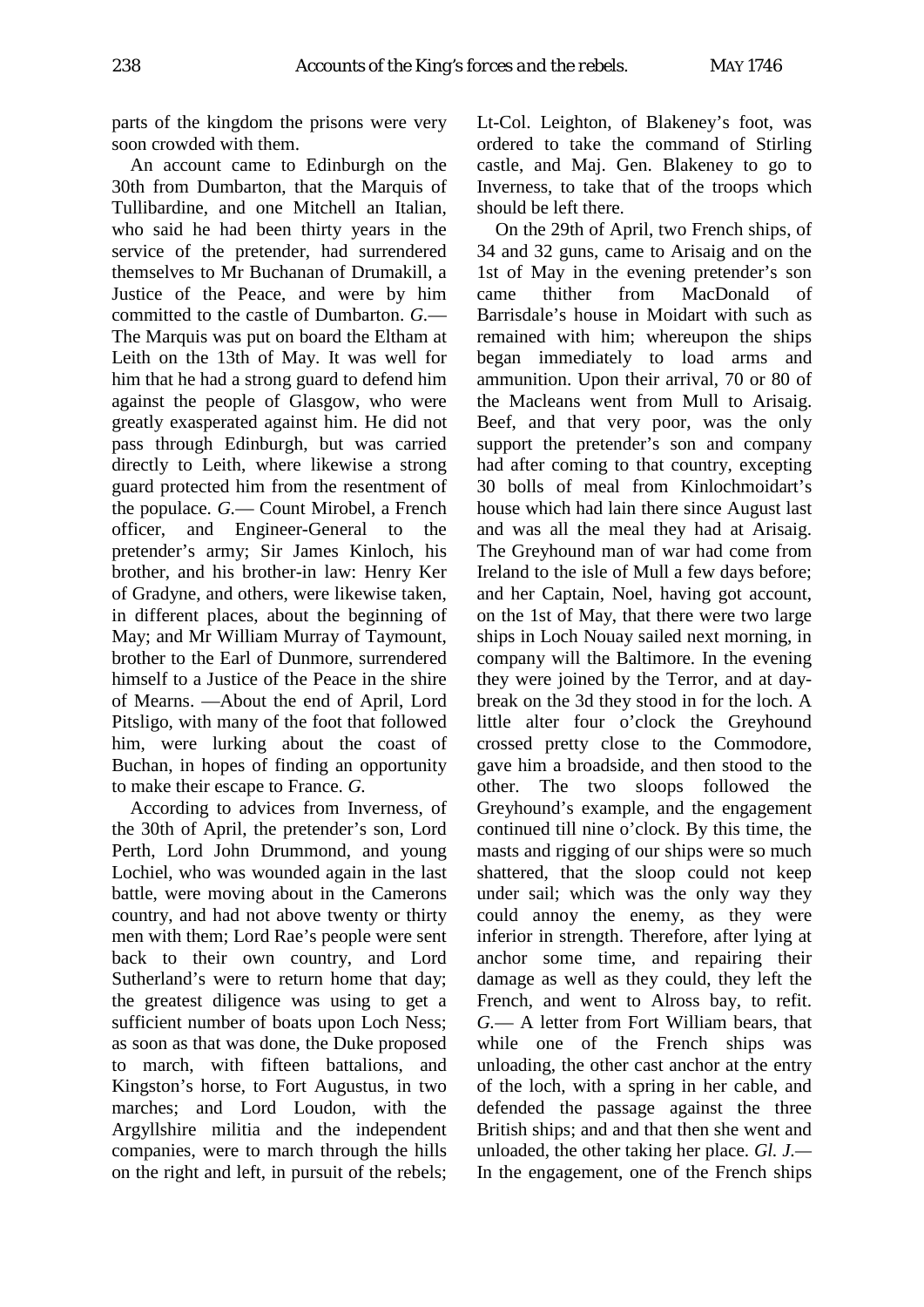had 48 men killed, and the other 8, among whom was one Major Hales of the piquets, besides several wounded. Our ships had only 4 men killed, and 10 wounded. *Gl.J.—-* During the action, the country people, and Barisdale's men, Macdonalds, carried off 240 casks of brandy, and about 800*l*. in cash. *Gl. J.* The Macleans who came from Mull, went off on the night after the engagement, and carried off with them one of the French longboats, loaded with brandy, and some cash. When the action was over, the Captains would land no more stores, finding that those that they had set on shore were plundered *G.*—Some letters bear, that besides stores, ammunition, they landed 40,000*l*.; that the Captains having, upon the account of the bad situation of the pretender's son's affairs after the battle of Culloden, refused to deliver up the money, the rebels, by threats and violence, had forced it from them; and that Murray the Secretary had taken possession of it, and ordered it to be sent to Locharkaig. *G.*

The three British ships having in the best manner they could repaired the damage done their masts and rigging, and having been joined on the 4th by the Raven sloop, they all sailed from Alross on 6th in the morning, and were in Loch Nouay about noon; but not finding the French ships there, they proceeded to Cannay, Barra, and Stornway. At Cannay they got intelligence that the French ships had passed by that island on the 4th in the afternoon, steering towards Barra; but got no further notice of them. They were found on the 5th off Dunvegan found, steering to the N.W. *G—*On the 13th, the British ships were joined, near Cape Wraith, by the Scarborough and Glasgow men of war, of 20 guns each, and the Trial and Happy Janet sloops. Having intelligence of a French sloop of eight guns being upon that coast, the Terror, Capt. Duff, was ordered to search the lochs on the main from Loch Brim to Ardnamurchan: which he did accordingly; but got no other accounts of her, than that such a vessel was seen off the mouth of Loch Brim on the 9th. On the 17th the Terror joined the Furnace off Glenaly.

Next day they went into Loch; Nouay, and having sent a party on shore to search for arms and ammunition, they found and brought off 20 barrels of powder and about 80 muskets. Capt. Fergusson of the Furnace seized 800 stand of arms at Macdonald of Barisdale's house in the isle of Rasay. *G.*

A letter from Old Rock (a fictitious name) in Ardnamurchan of May 10. bears, that the pretender's son, the Duke of Perth, Lord John Drummond, Lord Elcho, Sheriden, O Sullivan, Mr Buchanan, and many others whose names were not known, made their escape on Sunday the 4th on board the above two French men of war from Arisaig; that Secretary Murray remained to take care of the money and stores landed; that the clans talked of assembling at Strontian, and to keep themselves in a moving body, to harrass and fatigue the King's troops, in hopes to obtain, terms; that their chiefs assured the clans, that the two ships that arrived, parted at sea with fifteen more, full of men, money, arms, *&c*; and that the pretender's son promised to return soon with powerful succours; but that this gained no credit even amongst the rebels themselves. *G. & Gl.J.*—On the other hand, according to advices from Inverness of the 22d, the escape of the pretender's son was not absolutely certain. He was, some time before, in the North of the island of Lewis; but failing of a vessel there to carry him off, he went to Barra, at the South end of it; and it was afterwards reported, that he had missed the two French ships, and was returned to Moidart. *G.*—And Maj,-Gen. Campbell writes, from Appin, of May 21. that advice was received from Mingary castle, of the 19th, that the pretender's son went off in an open boat eight days before the French ships arrived, and landed in the isle of Lewis, with Col. O Sullivan, Angus Macdonald, brother to Kinlochmoidart, and only two servants, and that they proposed to take a vessel from Lewis for France; that the Duke of Perth imbarked on board one of the French ships, in so bad a state of health that his life was despaired of; and that there had been frequent meetings of the chiefs of the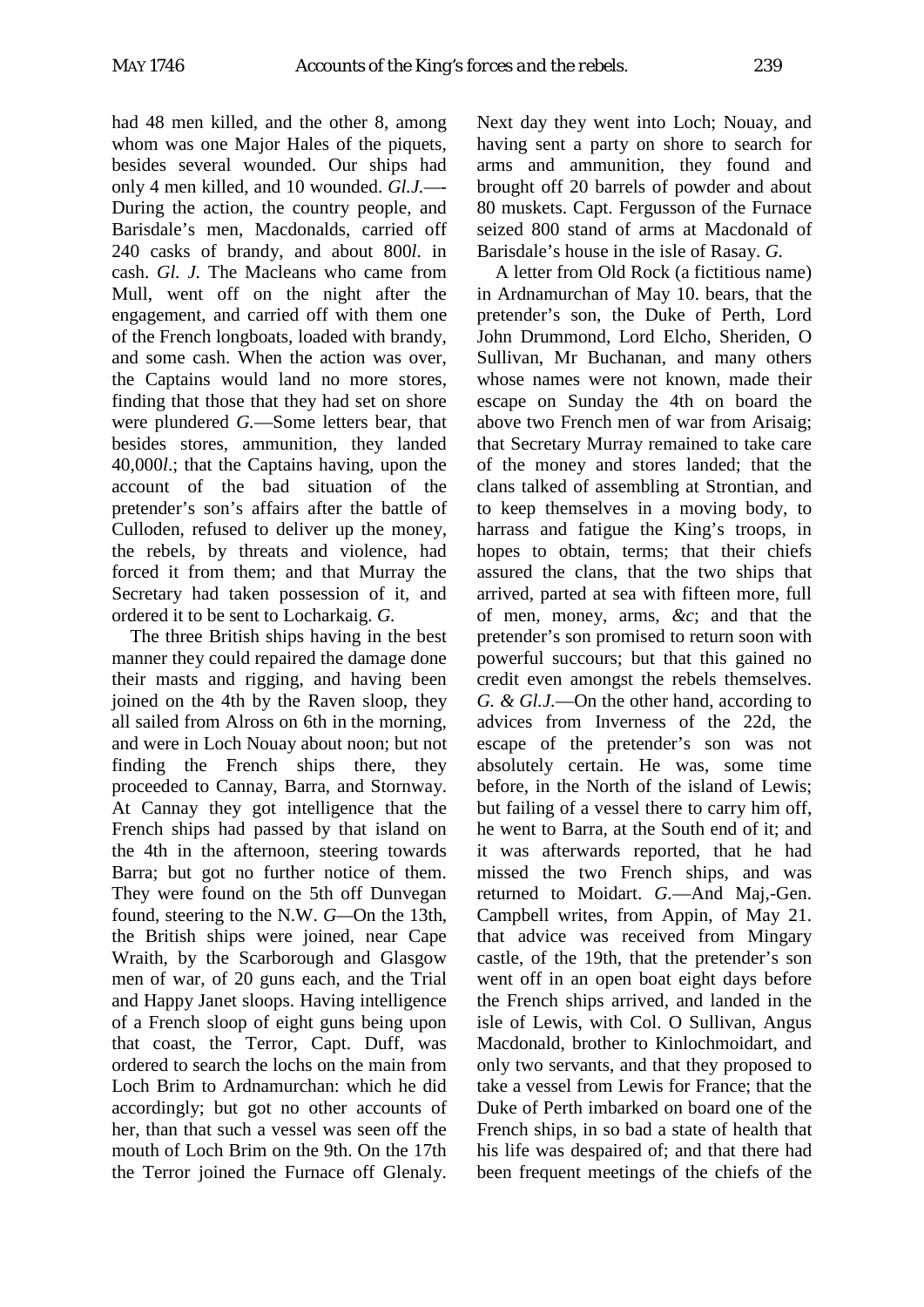rebels, and a considerable number of their followers, near the braes of Lochaber, who were supposed to have assembled in order to the making a distribution of the 40,000*l*, landed out of the French sliips. *G.*

About the beginning of May, James Stirling of Kier, Hugh his son, who was one of the pretender's son's lifeguards, and James Stirling of Craigbarnet, were apprehended on board a Dutch ship employed to carry tobacco from the Clyde to Holland. *G.*— They were committed to Dumbarton castle; whence, the two last made their escape on the 19th. *Gl.J.*

Some of the rebels, with design to make their escape, got on board the ship of James Wemyss, of the North Ferry of Dundee, as he was riding off the lights of the Tay, and having put to sea, landed at Bergen in Norway. But orders having been given by the King of Denmark, to inspect all British vessels that should come into his ports, and to confine all passengers that had not proper passports, the rebels were apprehended on the 13th of May, and committed prisoners to the castle of Bergen, by order of the Governor, to the number of thirteen; among whom it is said are, David Graham of Duntroon, called Lord Dundee, Lord Ogilvy, Fletcher of Benschie, Hunter of Burnside, David Fotheringham the rebel Governor of Dundee, David Graham merchant in Dundee, his son Alexander, Henry Patullo, --- Sandilands younger of Bourdeaux merchant, Thomas Blair merchant in Dundee, and Alexander Blair: writer in Edinburgh.

According to advices from Inverness of May 8. Lord Loudon was to march that day for Fort Augustus, with 18 independent companies; the Earls of Cromarty and Kilmarnock, and Lord Balmerino, were to set out next day for London; Brig. Mordaunt was to be detached with a body of troops to Perth, to replace the Hessians; and the Duke had ordered the transports for Shields, to revictual, in order to imbark the Hessian troops for Flanders with all expedition. A very considerable quantity of provisions had been amassed at Inverness. *G.*— About this

time a considerable number of the rebels had been brought in to Inverness by the Grants, and three ships were lying off that town with prisoners. *M.*—The three Peers above mentioned, were sent off on board the Exeter man of war, arrived at London on the 29th, and were committed prisoners to the tower for high treason. *G.*—Lord Macleod was left at Inverness. *C.*

On the 19th, Brig. Mordaunt, with Royal, Pulteney's, and Sempill's batalions, and six pieces of cannon, arrived at Perth from Inverness, by the hill-road and met with no disturbance in their march. They burnt some rebels houses and nonjurants meetinghouses in the way.— Several people of the parish of Kingusie in Badenoch, who had been seduced and compelled by the rebels to join them, went to Blair in Athol, conducted by Mr William Blair their Minister, Macpherson of Benchar, and Donald Macpherson of Cullinbre, and delivered up their arms to Brig. Mordaunt, submitting themselves to the King's mercy. They were all permitted to return home peacably. *C*.— The Hessians had now moved from Perth, and were incamped at Burnt island. The Prince of Hesse, the Earl of Crawford, *&c.* came to Edinburgh on 21st. His Serene Highness having dined with his Majesty's High Commissioner the 22d, attended his Grace after dinner to the Assembly-house, and sat on the throne at the Commissioner's right hand, his chair placed a little backward. The Prince set out for London on the 24th, arrived there on the 1st of June, and waited on the King next day.

Major Grant, having been tried at Inverness by a court-martial, for abandoning Fort George, of which he was Deputy-Governor, to the rebels [p*.* 92.], was adjudged to be dismissed from his Majesty's service, and rendered incapable of ever holding any military office or employment under his Majesty. *G.*— William Master of Ross, Lt-Col. James Innes, Major Wentworth, and several other officers, taken prisoners by the rebels at Fort George and Fort Augustus, having received the pretender's son's orders to go to Glasgow,